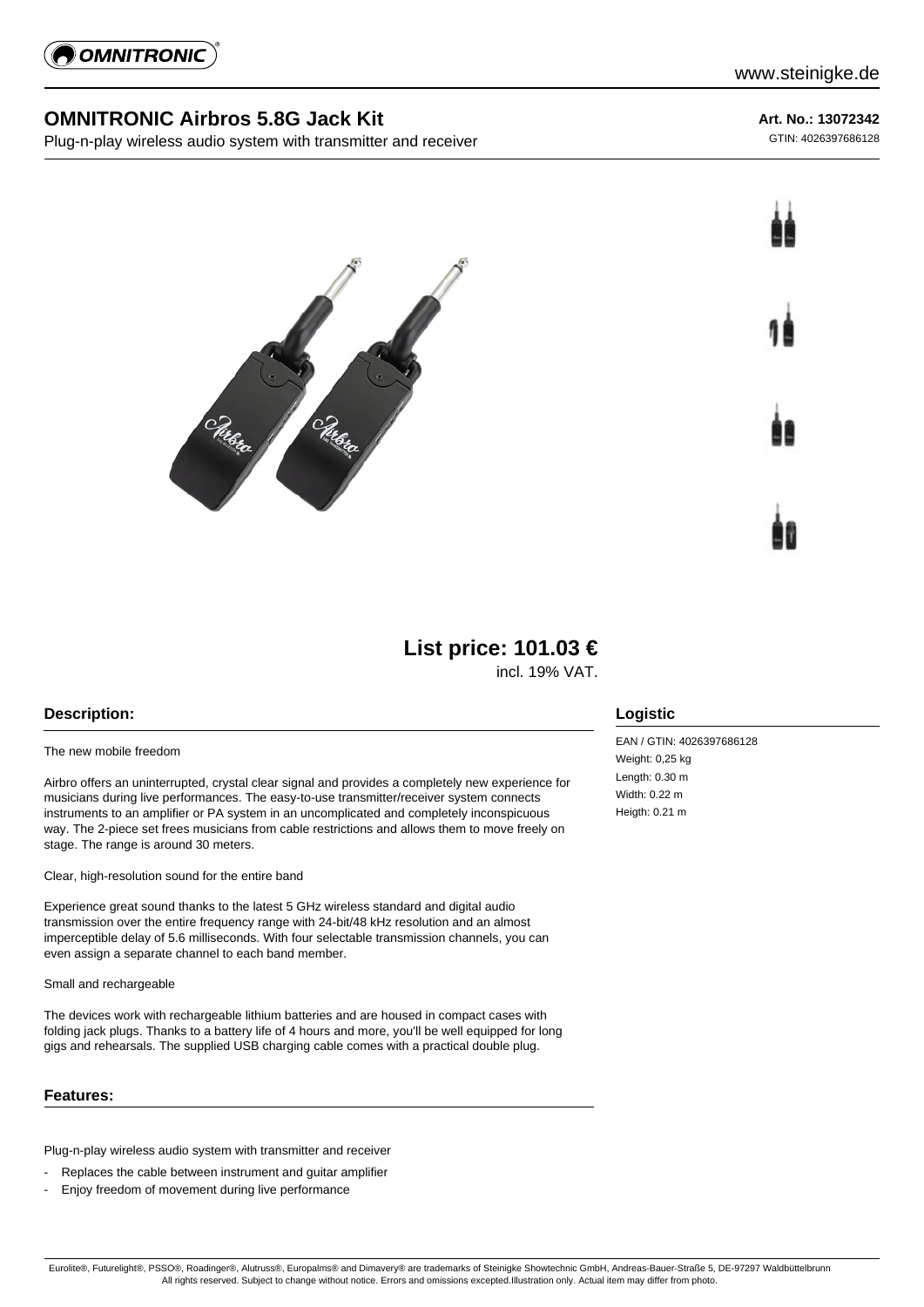- Convenient and quickly ready for use thanks to one-button operation
- Integrated rechargeable 400 mAh lithium battery
- Operation in the interference-free 5.8 GHz band
- 24 bit/48 kHz for the ultimate sound quality
- Latency only 6 msec
- 4 switchable transmission channels
- Up to 4 systems can be operated simultaneously
- Several receivers can be coupled with a single transmitter
- Angle adjustable by 180°, therefore suitable for all guitar types
- LEDs for display of channel and charging status
- 2 hours charging time
- Including USB charging cable

#### **OMNITRONIC Airbro 5.8G Jack Transmitter**

Plug-n-play wireless audio transmitter

- Replaces the cable between instrument and guitar amplifier
- Enjoy freedom of movement during live performance
- Convenient and quickly ready for use thanks to one-button operation
- Integrated rechargeable 400 mAh lithium battery
- Operation in the interference-free 5.8 GHz band
- 24 bit/48 kHz for the ultimate sound quality
- Latency only 6 msec
- 4 switchable transmission channels
- Up to 4 systems can be operated simultaneously
- Several receivers can be coupled with a single transmitter
- Angle adjustable by 180°, therefore suitable for all guitar types
- LEDs for display of channel and charging status
- 2 hours charging time
- Including USB charging cable
- Battery operation up to 4h
- Use a operating range up to 15m in buildings
- Use a operating range up to 30m in the open air

## **OMNITRONIC Airbro 5.8G Jack Receiver**

Plug-n-play wireless audio receiver

- Replaces the cable between instrument and guitar amplifier
- Enjoy freedom of movement during live performance
- Convenient and quickly ready for use thanks to one-button operation
- Integrated rechargeable 400 mAh lithium battery
- Operation in the interference-free 5.8 GHz band
- 24 bit/48 kHz for the ultimate sound quality
- Latency only 6 msec
- 4 switchable transmission channels
- Up to 4 systems can be operated simultaneously
- Several receivers can be coupled with a single transmitter
- Angle adjustable by 180°, therefore suitable for all guitar types
- LEDs for display of channel and charging status
- 2 hours charging time
- Including USB charging cable
- Battery operation up to 4h
- Use a operating range up to 15m in buildings
- Use a operating range up to 30m in the open air

## **Technical specifications:**

Weight: 180 g